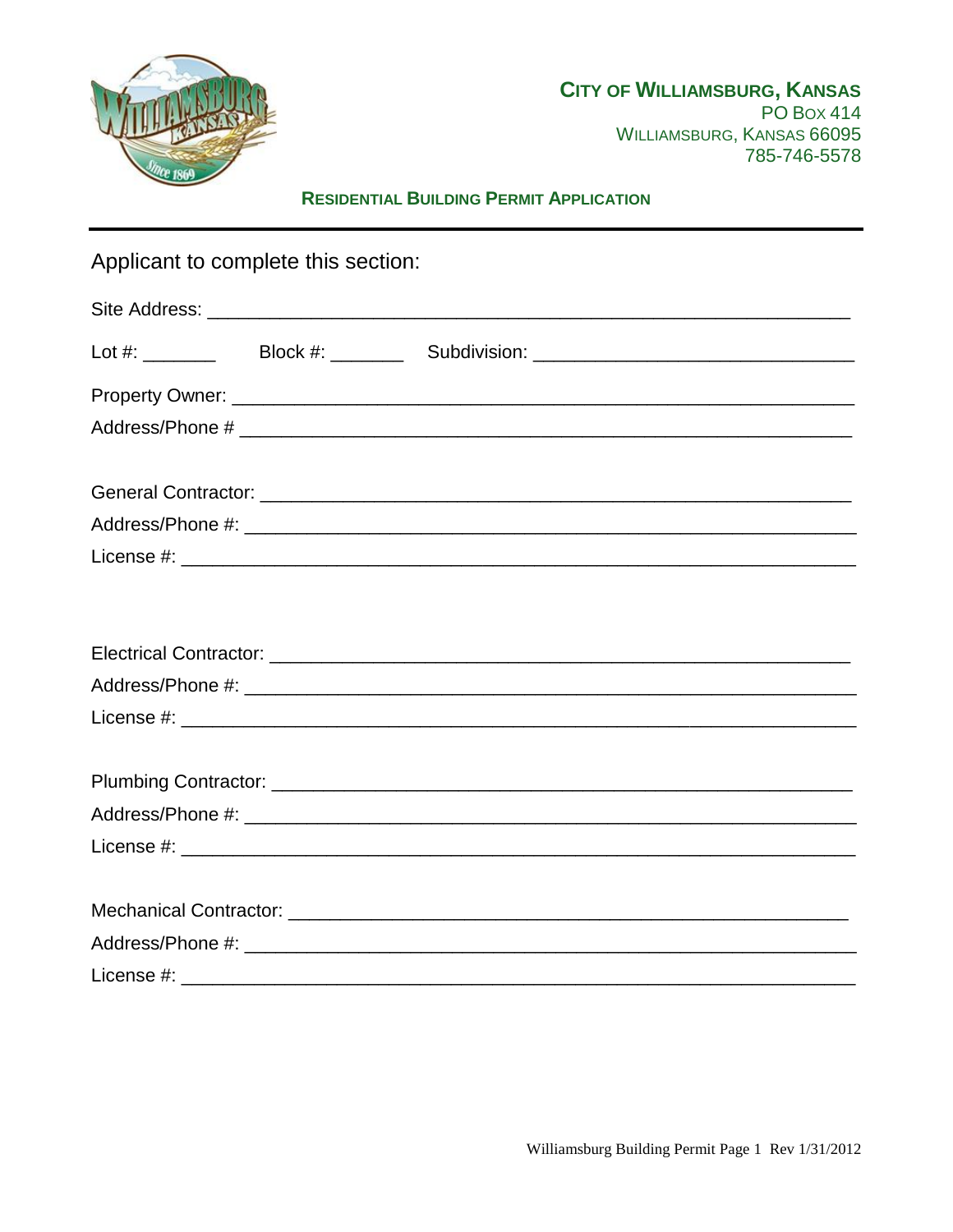#### **CLASS OF WORK**

| $\square$ New        | $\Box$ Addition      |  |                                |  |  |  |  |  |
|----------------------|----------------------|--|--------------------------------|--|--|--|--|--|
| <b>Describe Work</b> |                      |  |                                |  |  |  |  |  |
|                      |                      |  |                                |  |  |  |  |  |
|                      |                      |  |                                |  |  |  |  |  |
|                      | Value of Project: \$ |  | Square Footage: ______________ |  |  |  |  |  |

### **TYPE OF STRUCTURE:**

| $\Box$ Single Family | $\Box$ Site Built | ∟Manufactured House | $\square$ Duplex |
|----------------------|-------------------|---------------------|------------------|
|----------------------|-------------------|---------------------|------------------|

☐Modular Home ☐Manufactured House, Residential Design

**NOTE:** Property owner or applicant is submitting accurate information. **The City does NOT certify boundary lines.** Applications are approved based on measurements provided.

#### **CONSTRUCTION DETAILS:**

| <b>Number of Stories:</b>                                                                   |                                                                      |                                                                                                | Basement Unfinished Sq. Ft. |                |           |        |                                    |                                         |
|---------------------------------------------------------------------------------------------|----------------------------------------------------------------------|------------------------------------------------------------------------------------------------|-----------------------------|----------------|-----------|--------|------------------------------------|-----------------------------------------|
| 1 <sup>st</sup> Floor Sq. Ft.                                                               | Basement Finished Sq. Ft.<br><u> 1989 - Johann Barbara, martin a</u> |                                                                                                |                             |                |           |        |                                    |                                         |
| 2 <sup>nd</sup> Floor Sq. Ft.                                                               |                                                                      | Building Footprint Sq. Ft.<br><u> 1989 - Johann Stein, mars an t-Amerikaansk kommunister (</u> |                             |                |           |        |                                    |                                         |
| 3rd Floor Sq. Ft.                                                                           | <u> 1990 - Johann Barbara, martxa a</u>                              |                                                                                                |                             | Garage Sq. Ft. |           |        |                                    | <u> 1990 - Johann Barbara, martin a</u> |
|                                                                                             |                                                                      |                                                                                                |                             |                |           |        |                                    |                                         |
| <b>Basement Type:</b>                                                                       | $\Box$ Full                                                          | $\Box$ Daylight                                                                                |                             |                |           |        | $\Box$ Walk-out $\Box$ Crawl Space |                                         |
| Footing Type:                                                                               | $\Box$ Trench                                                        | $\square$ Spread                                                                               |                             | $\Box$ Pier    |           |        |                                    |                                         |
| Framing Type:                                                                               | $\square$ Wood                                                       | $\Box$ Metal                                                                                   |                             |                |           |        |                                    |                                         |
|                                                                                             |                                                                      |                                                                                                |                             |                |           |        |                                    |                                         |
| Flooring Structure: □ Conventional Wood □ Slab on Grade □ Engineered Truss □I-Joist         |                                                                      |                                                                                                |                             |                |           |        |                                    |                                         |
|                                                                                             | $\Box$ Other $\_\_$                                                  |                                                                                                |                             |                |           |        |                                    |                                         |
| Roof Structure:                                                                             | $\Box$ Engineered Truss $\Box$ Conventional Framing                  |                                                                                                |                             |                |           |        |                                    |                                         |
| Will there be electrical or plumbing work? Electrical _______________ Plumbing: ___________ |                                                                      |                                                                                                |                             |                |           |        |                                    |                                         |
| Is property located in flood plain area? Yes<br>No<br>$\Box$<br>$\Box$                      |                                                                      |                                                                                                |                             |                |           |        |                                    |                                         |
| Will a new water tap be required?<br>Yes<br>No<br>$\Box$<br>$\perp$                         |                                                                      |                                                                                                |                             |                |           |        |                                    |                                         |
| Will a new sewer tap be required?<br>Yes                                                    |                                                                      |                                                                                                |                             | $\Box$         | <b>No</b> | $\Box$ |                                    |                                         |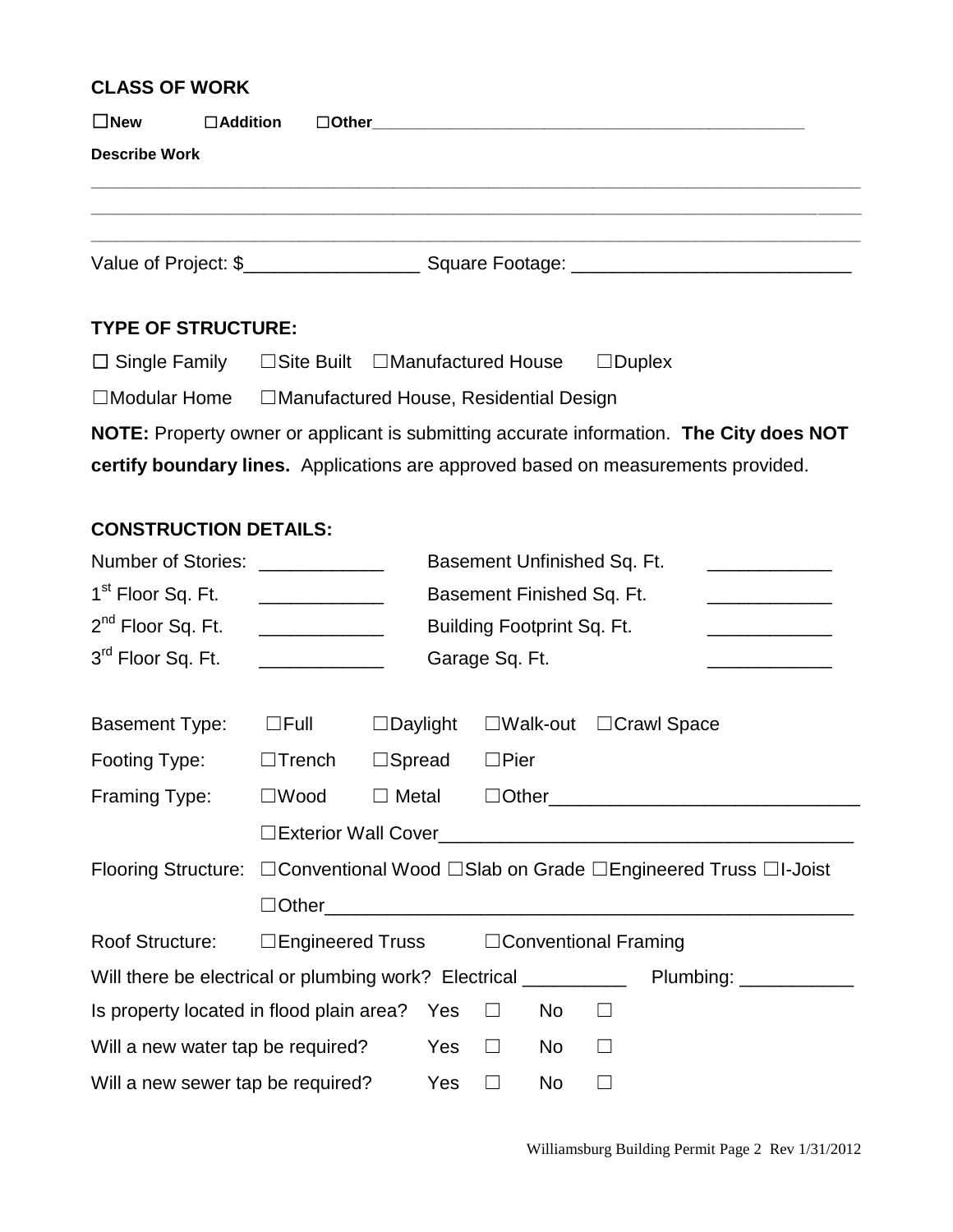**SETBACKS:** Is your location on a corner lot? Yes □ No □ \_\_\_\_\_\_\_\_\_\_\_\_ feet from the front property line ( 15 feet from property line) \_\_\_\_\_\_\_\_\_\_\_\_ feet from the side yard property line ( 10 feet from property line) feet from the side yard property line (10 feet from property line) \_\_\_\_\_\_\_\_\_\_\_\_ feet from the back property line ( 20 feet from property line) Does structure exceed 35 feet high Yes □ No □

Estimated Starting Date: \_\_\_\_\_\_\_\_\_\_\_\_\_\_\_\_\_\_\_\_\_\_\_ Completion Date: \_\_\_\_\_\_\_\_\_\_\_\_\_\_

**IMPORTANT:** Attach a separate sheet showing structure dimensions and location on the lot. Indicate all setbacks, public or private easements, height of structure, and parking (if applicable). The property owner or agent is responsible for the accuracy and verification of all dimensions given, as well as any legal surveying if needed.

A residential site plan is required. See attached checklist.

Site Plan Attached? Yes □ No □

### **Applicant Please Read**

I hereby certify that I have read and examined this application and know the same to be true and correct. **I hereby certify that I have been authorized by the owner to act as his/her agent in applying for and obtaining this permit prior to work being initiated.** All provisions of laws and ordinances governing this type of work will be complied with, whether specified herein or not. The granting of a permit does not presume to give authority to violate or cancel the provisions of any other state or local law regulating, construction or the performance of construction. **PERMITS ISSUED WILL BECOME NULL AND VOID NINETY (90) DAYS AFTER THE DATE ON WHICH IT IS ISSUED UNLESS SUCH NINETY (90) DAY PERIOD CONSTRUCTION, BUILDING, MOVING, REMODELING, OR RECONSTRUCTION OF A STRUCTURE IS COMMENCED OR A USE IS COMMENCED. A BUILDING PERMIT SHALL EXPIRE UPON ISSUANCE OF THE CERTIFICATE OF OCCUPANCY AS SPECIFIED HEREIN, OR WITHIN ONE (1) YEAR FROM THE DATE OF ISSUANCE OF THE CERTIFICATE, REGARDLESS OF THE STATE OF COMPLETION OF THE CONSTRUCTION AUTHORIZED BY SAID PERMIT. ANY CONSTRUCTION NOT COMPLETED WHEN A BUILDING PERMIT EXPIRES SHALL CEASE AND NO NEW CONSTRUCTION MAY COMMENCE UNTIL SUCH TIME AS A NEW PERMIT MAY BE ISSUED IN CONFORMACE WITH THIS ARTICLE AND THESE REGULATIONS.**

| Signature of Applicant: |      |
|-------------------------|------|
|                         | Date |